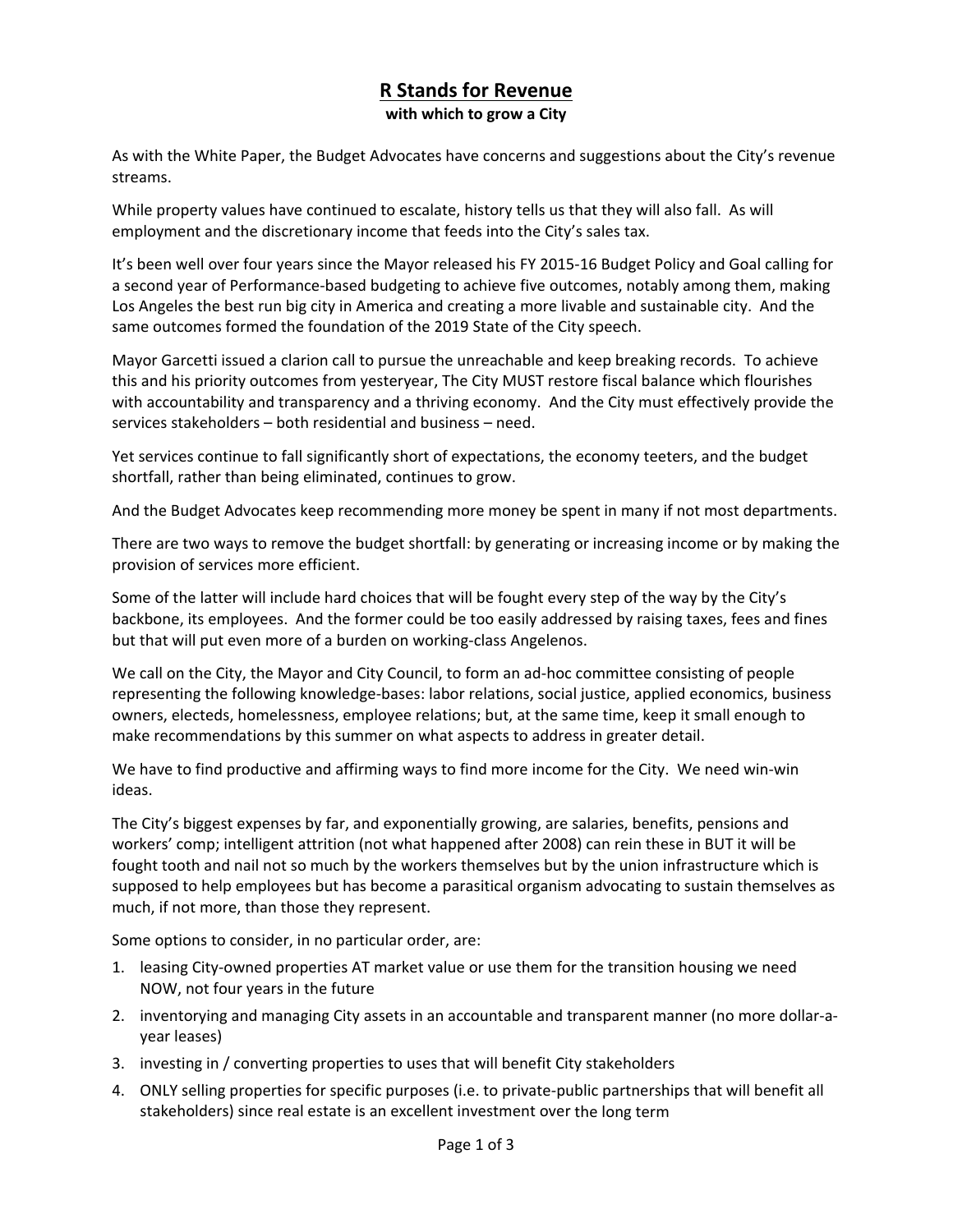- 5. charging back all or part of liability payouts to departments and requiring they submit documentation showing how they will cover so it does not affect services to stakeholders
- 6. instituting a non‐resident tax on empty properties held by people with three or more properties anywhere in the world (to avoid penalizing people transferred for work or retirees) [NYC is pushing a pied‐à‐terre tax which would be an annual charge on any apartment or house in the city over \$5 million that serves only as a secondary residence for the owner; latest iteration of the bill reintroduced after a Central Park condo sold for \$238M calls for a graduated tax that ranges, for example, from a few thousand dollars on a home worth \$5.5 million to an annual tax bill of \$370,000 on a home of \$25 million)
- 7. collecting cannabis taxes that the City is owed
- 8. enforcing cannabis regulations to effectively close down the black market at all levels therefore increasing taxable operations
- 9. instituting fees for truck deliveries and semis transiting the City during rush hour
- 10. enforcing a tax on semis and trucks above a certain weight delivering or transiting residential neighborhoods
- 11. aggressively pursuing and fining those guilty of illegal dumping
- 12. expeditiously settling ethics violation fines to reduce the cost of prosecution and free up resources to pursue other miscreants (and fines)
- 13. expeditiously enforcing fines on companies, especially developers and polluters, that violate the City's codes on construction, noise, water waste, tree destruction, etc.
- 14. imposing fines on City employees and officials who enable companies to skirt City regulations
- 15. giving a discount for immediate payment of tickets/fines
- 16. charging back costs for police use for for-profit events (professional sports, victory parades, Academy award parties, etc.)
- 17. restricting billboards to City‐owned property where they conform to neighborhood ordinance forcing the value up and imposing a fee that goes to the General Fund
- 18. selling low‐key and appropriate advertising on the hold messages for City offices
- 19. overhauling the Special Funds and closing out those which are dormant or no longer applicable
- 20. mandating sunset clauses on future Special Funds so that monies in any that have not been actively extended automatically revert to the General Fund
- 21. re-evaluating how residential and business property and businesses are taxed to ensure all are treated equitably – this will take time but, if done well, should attract more businesses and workers with the skills the City so desperately needs
- 22. adopting procedures such as currently exist in the Department of Sanitation across other departments as appropriate to identify and mitigate dangerous interactions between the public and their workforce
- 23. developing and timely funding projects (street repairs, traffic signals, structural renovations, water system upgrades, etc.) that will reduce potential lawsuits against the City
- 24. embedding someone from the City Attorney's office in departments where lawsuits are prevalent on a temporary or permanent basis as appropriate, to analyze and help institute changes to reduce risks
- 25. establishing procedures within the LAPD in conjunction with the City Attorney's office to aggressively resolve situations before they escalate into lawsuits